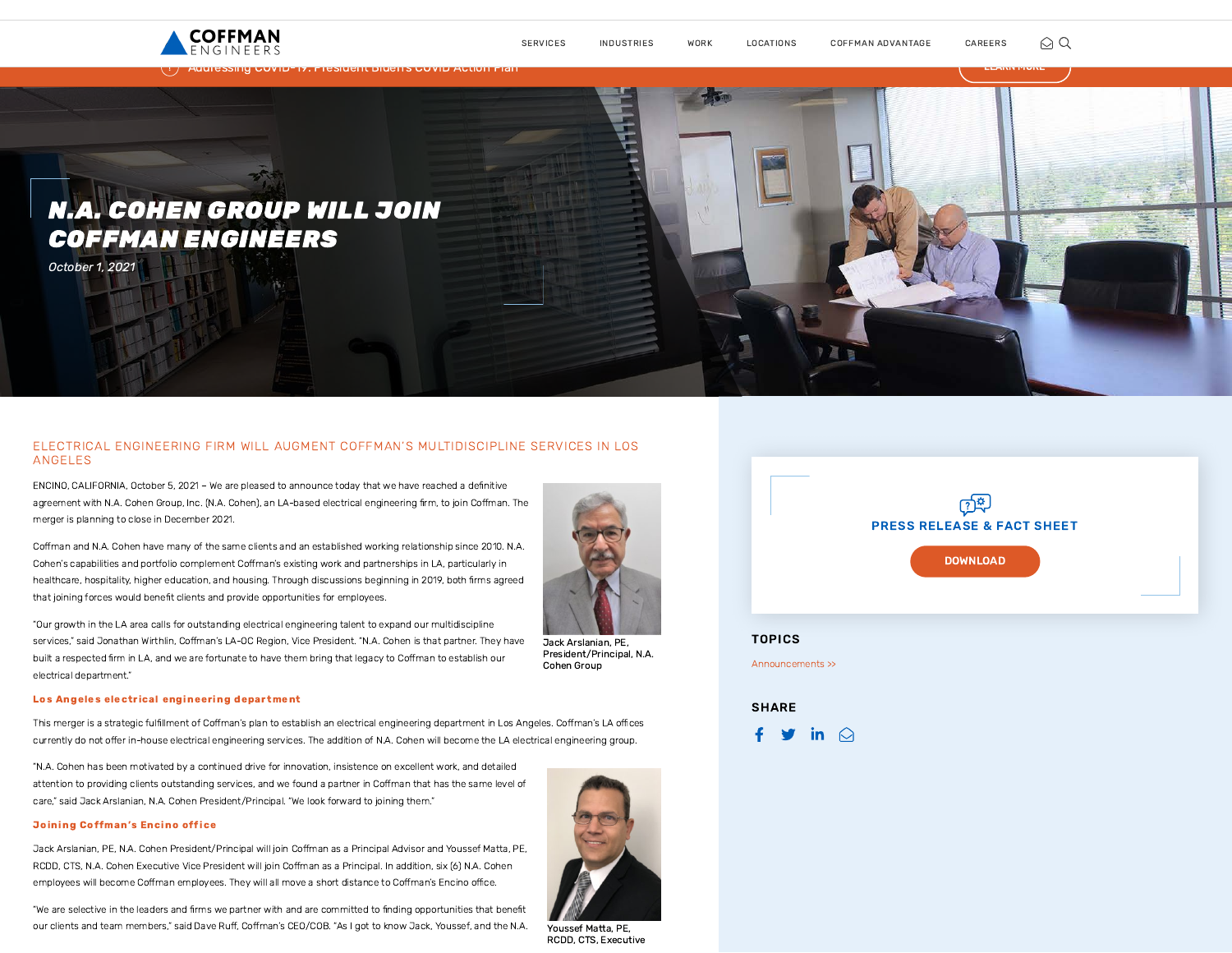Vice President, N.A. Cohen Group

| <b>COFFMAN</b>                                                                                       | <b>SERVICES</b> | INDUSTRIES | WORK | LOCATIONS | COFFMAN ADVANTAGE | CAREERS | $\bigcirc$ Q |
|------------------------------------------------------------------------------------------------------|-----------------|------------|------|-----------|-------------------|---------|--------------|
| • September 16, 2021 - Signed Letter of Intent.                                                      |                 |            |      |           |                   |         |              |
| • December 2021 - Tentative deal closing.                                                            |                 |            |      |           |                   |         |              |
| - December 2021 - N.A. Cohen employees become Coffman employees and move to Coffman's Encino office. |                 |            |      |           |                   |         |              |
| Join us in welcoming N.A. Cohen Group to Coffman Engineers!                                          |                 |            |      |           |                   |         |              |
| For more information, view the Press Release and Fact Sheet linked in the sidebar.                   |                 |            |      |           |                   |         |              |
|                                                                                                      |                 |            |      |           |                   |         |              |
| About N.A. Cohen Group, Inc.                                                                         |                 |            |      |           |                   |         |              |

In 1954 Norman A. Cohen established his practice as a sole proprietorship. Since then, the firm went through several partnerships until Norman A. Cohen was established in 1956 and N.A. Cohen Group, Inc. was founded in 1997. The company has provided the highest quality professional electrical engineering and illumination design services for more than six decades. N.A. Cohen's services have an emphasis in the areas of electrical power distribution, illumination, and low voltage systems including voice/data, security, and audio-visual systems design.

## RECENT ARTICLES



[San Diego Office Hires Brian Dersch and](https://www.coffman.com/news/san-diego-office-hires-brian-dersch/) Electrical Engineering Staff Oct 01, 2021



[Healthcare Insights: Security Control and](https://www.coffman.com/news/healthcare-insights-security-control-and-means-of-egress/) Means of Egress Sep 27, 2021



[Addressing COVID-19: President Biden's](https://www.coffman.com/news/president-bidens-covid-action-plan/) COVID Action Plan Sep 16, 2021

[Home](https://www.coffman.com/) → [News](https://www.coffman.com/news/) → [N.A. Cohen Group Will Join Coffman Engineers](https://www.coffman.com/?p=7291)



| LOCATIONS         | Anchorage >> | Bozeman >>    | $D.C.$ Metro $\gg$ | Guam $\gg$     | Orange County >> |
|-------------------|--------------|---------------|--------------------|----------------|------------------|
| <b>CONTACT US</b> | Atlanta >>   |               | Dallas $\gg$       | Honolulu >>    |                  |
| LEADERSHIP        | Bay Area >>  | Burlington >> | Denver >>          | Los Angeles >> | Portland >>      |